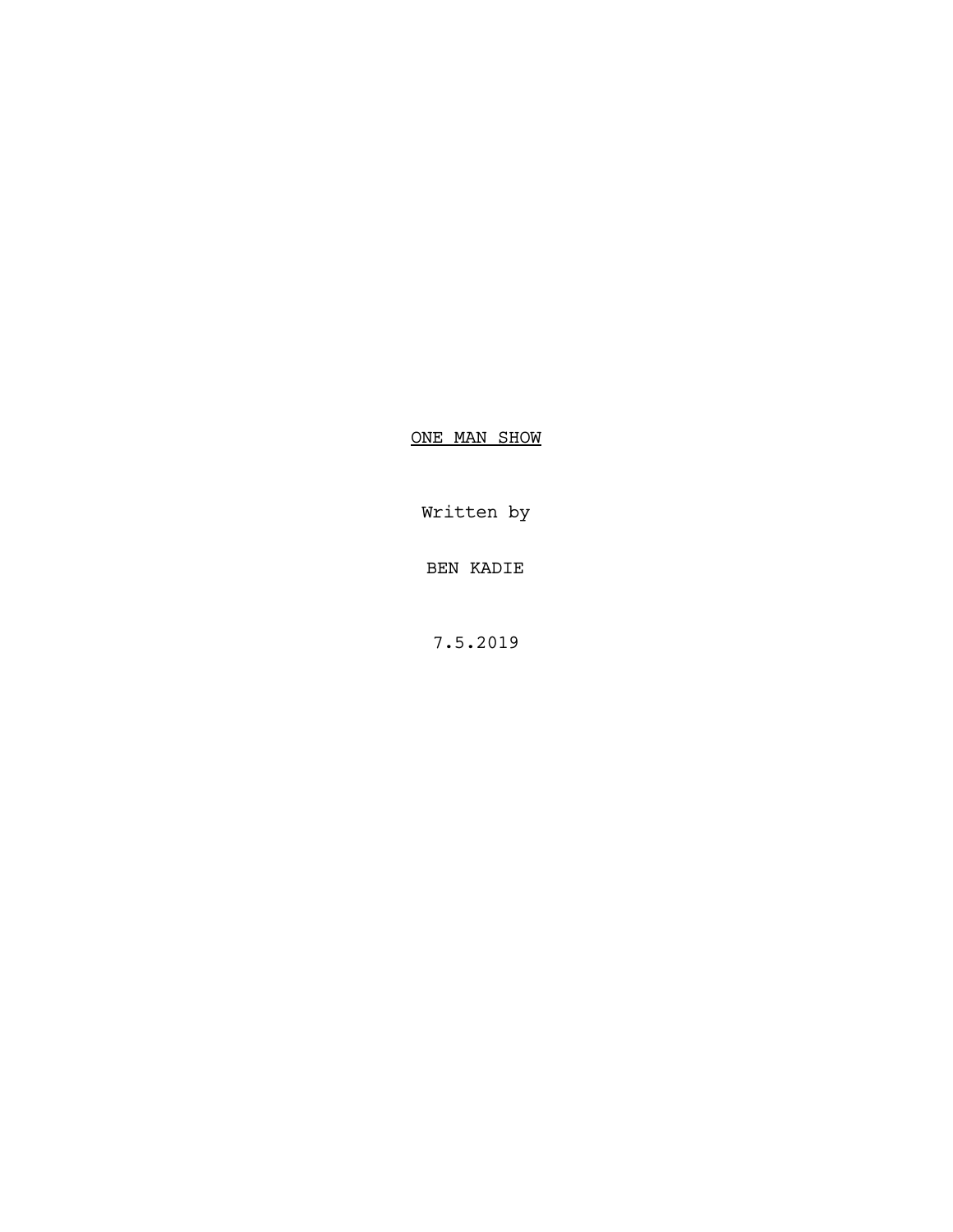## INT. THEATER AUDITORIUM - DAY

This small auditorium hasn't been renovated since the 1970s.

The stage doubles as a tiny studio apartment, complete with a working toilet, a mini-fridge, a twin bed, a rack of identical black long sleeve shirts. The perimeter of the stage is marked with a thick RED LINE.

Standing center stage, THE PERFORMER (60s, wiry, intense) taps his foot impatiently.

A small beam of sunlight filters through a high window, giving us an approximate sense that it's midday. In the window a BLUE JAY whistles a short call. The Performer looks at the bird. It flies off.

## INT. NEW YORK CITY SUBWAY CAR (TRAVELING) - DAY

MAURIELLE (late 30s, a dedicated optimist) plays with the brand new ENGAGEMENT RING on her finger and smiles to herself. She looks up. She's almost missed her stop.

She hurriedly bundles several grocery bags and squeezes her way out of the train car.

INT. THEATER AUDITORIUM - DAY

The Performer looks at a CLOCK on the back wall. It's 1:24 PM

He looks at a SANDWICH BOARD on the corner of the stage with changeable marquee lettering. It lists a daily performance schedule: "1 PM MATINEE - HAMLET..."

But nobody is in the audience, except for a sleeping homeless gentleman (JOE, 50s) in the back row.

#### EXT. THEATER - DAY

The sign on the door reads 'CLOSED'

Through the glass we can see the LOBBY inside. It's also a small museum, displaying mementoes to the Performer's enduring greatness. A talk-show interview of the Performer circa 1989 plays on a loop. Newspaper clippings and magazine covers are framed on the walls.

Our view pulls back to reveal a small line of half a dozen people waiting at the door.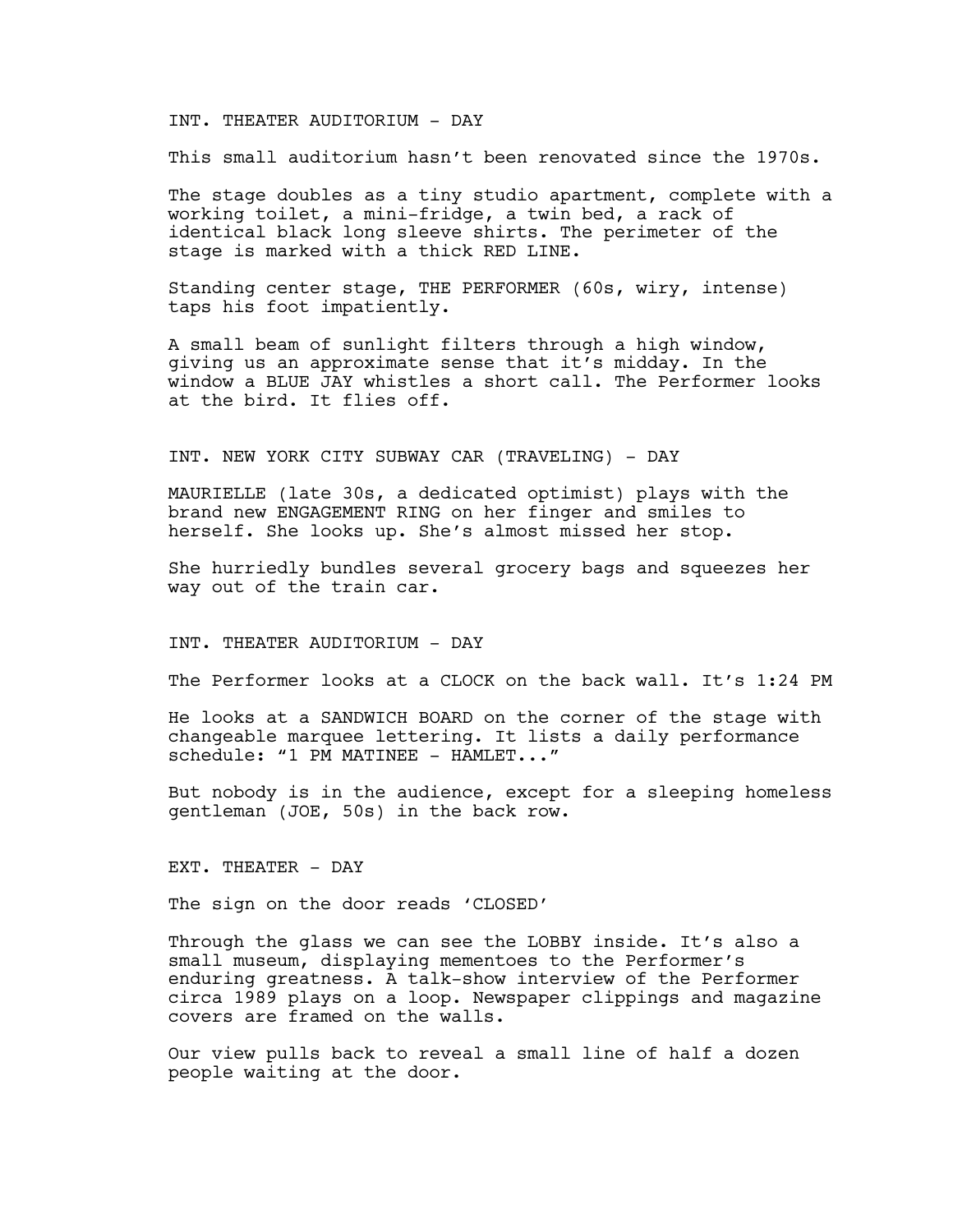Maurielle towards us from across the street. She mumbles "excuse me" as she gets to the front door, and fumbles to produce a RING OF KEYS.

# INT. THEATER AUDITORIUM - DAY

The Performer sits in a folding chair, facing away from the audience. Our half-dozen theatergoers file in and take their seats. They wait for a beat in silent expectation.

In the back of the auditorium, Maurielle presses a button on a sound board. MUSIC STARTS-a big orchestral hit from Tchaikovsky's Hamlet Symphony. And with it the Performer bolts up from the chair to face his audience.

He is dressed as the ghost of King Hamlet, in a bloodsplattered white sheet, a heavy bronze crown upon his head.

He mouthes the ghost's words at the audience, making no sound but with huge emotional ferocity. "MARK ME, MARK ME..." The audience gasps. Except for Joe. He's seen this a hundred times before.

The music shifts and the Performer with it. In a flourish of stage magic, his costume quick-changes into another character: the young Prince Hamlet. He trembles with awe at the sight of his father.

EXT. THEATER - DAY

On weathered sign: "WORLD'S LONGEST RUNNING ONE MAN SHOW"

INT. THEATER LOBBY - DAY

In several close-ups of the museum items we see:

A) A faded magazine cover circa 1989 screams *"This One Man Act is Better Than Cats!"* The younger Performer in the photo looks happier, less serious. He's dressed in a colorful color block sweater, smiling, holding a microphone.

B) Another, smaller newspaper article: *"Ten Years and New York's Oldest Solo Act Keeps Setting Records."* The Performer in the photo looks a little more severe. The smile is gone.

C) Another - *"Bizarre Hidden Gem in Brooklyn."* No picture this time.

D) Another - a very short article. *"Relic of N.Y. Underground Theater Vows Silence 'For The Art'"*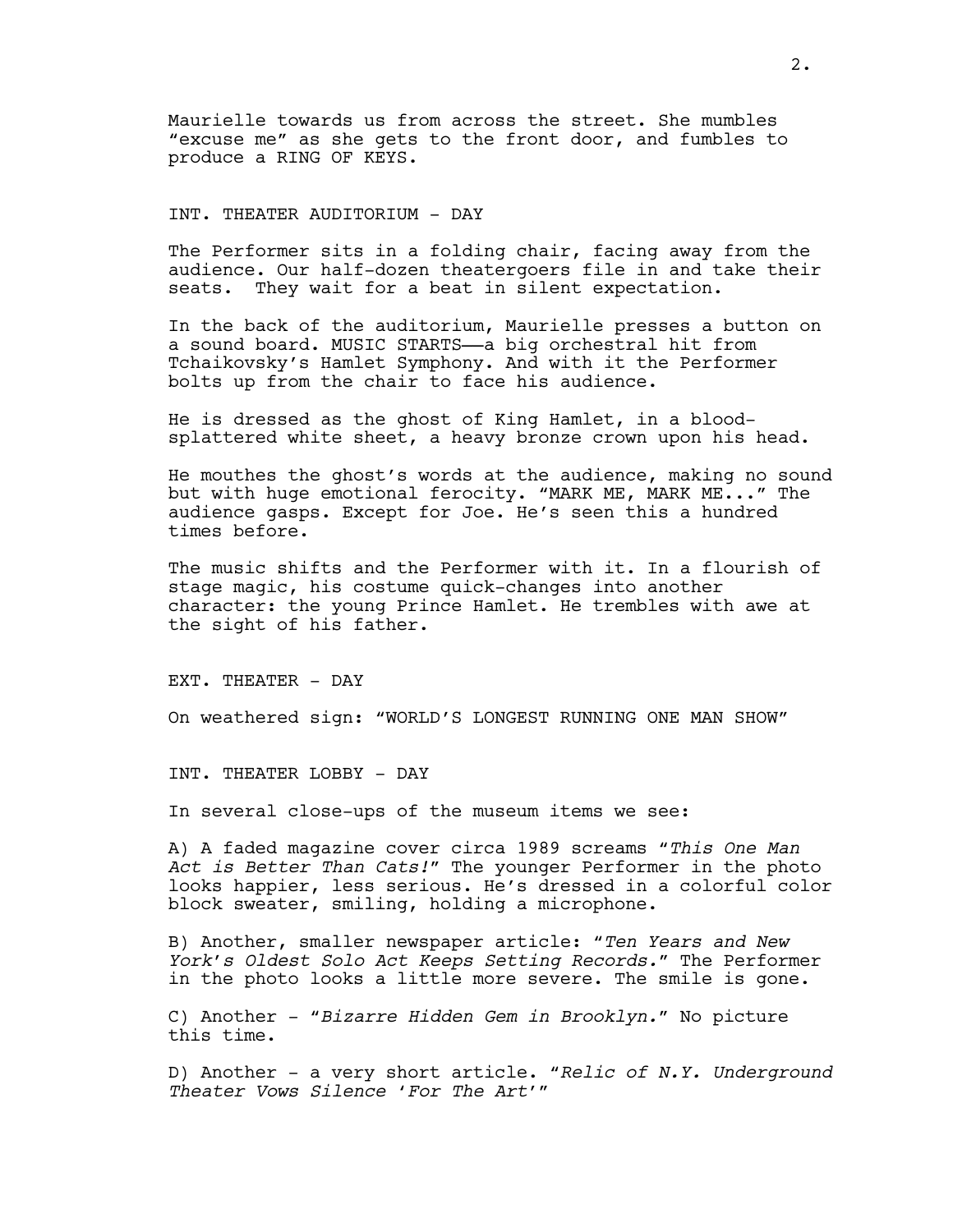INT. THEATER AUDITORIUM - DAY

The Performer has come to the end of Hamlet. He lies "dead" on the stage, half way between two costumes.

The audience—all six of them—burst into applause. The Performer stands, bows, soaks it in.

# INT. THEATER AUDITORIUM - NIGHT

On stage, the Performer eats his dinner at a small folding table center stage. Maurielle tidies the space for him and removes a trash bag. She grabs a bowl of microwaved soup and sits across from him.

The audience watches them eat; it's all part of the show. The marquee sign reads "DINNER PRODUCTION MEETING"

Maurielle speaks in a hushed voice, trying to maintain some privacy despite the audience watching her.

# **MAURIELLE**

Listen, I have big news. Susie asked me to marry her. And I said yes! Which is why it's news.

The Performer smiles warmly and squeezes her hand. The audience claps. Maurielle tries to ignore them.

> MAURIELLE (CONT'D) Thank you! Big changes, you know. But it does affect my job here because she has a teaching gig lined up in Syracuse. Actually we both do. So we're moving upstate.

The Performer cocks his head: confusion.

MAURIELLE (CONT'D) Not super soon! Not too soon. Well, a month.

The Performer is alarmed.

MAURIELLE (CONT'D) (speaking even quieter) No, don't worry. It's plenty of time to find my replacement. And you've done this before. Right? I'm what, your twenty fifth? And we'll come visit you.

Performer raises an eyebrow.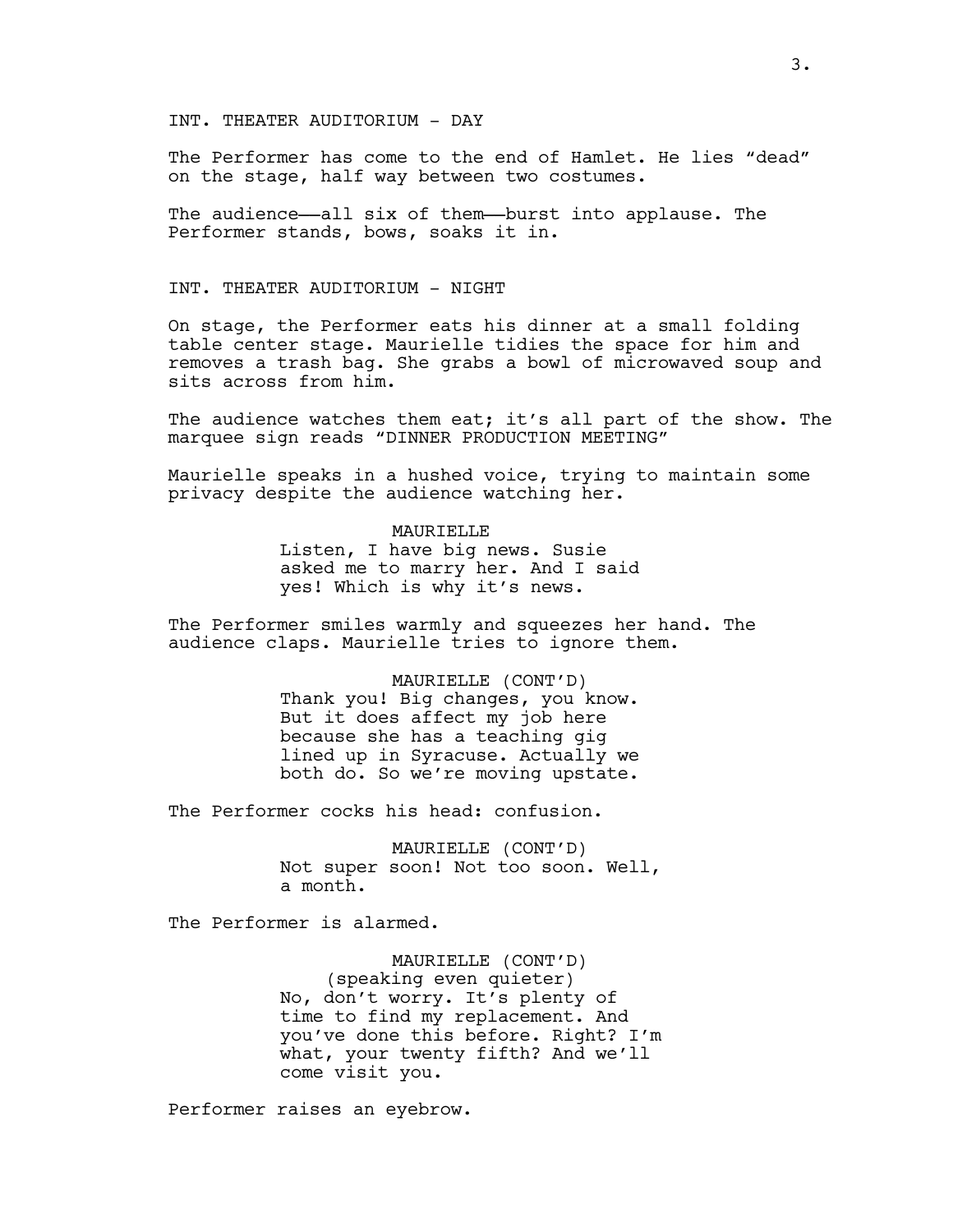MAURIELLE (CONT'D) (almost whispering) Of course we'll come visit!

The Performer looks out to the audience, back to Maurielle. Like a conductor, he raises a hand to indicate "louder."

> MAURIELLE (CONT'D) Sorry, yeah.

> > (projecting)

I said we'll come and visit you after I'm married. And it will all be okay.

The Performer nods: Acceptable. He stands. So does she. He takes her hand and leads her in a bow. The audience claps.

INT. NEW YORK CITY SUBWAY CAR (TRAVELING)

Maurielle sits by a window, fidgeting with engagement ring, troubled.

INT. THEATER AUDITORIUM - NIGHT

The Performer lies wide-eyed in his cot, staring at a small patch of ceiling above him that's painted like the night sky.

He springs out of bed and over to the marquee. From a drawer, he dumps out dozens of plaques with names of his various acts: "Hamlet, Glengarry Glen Ross, The Chair Piece, Miss Saigon, The Interactive Hour," etc.

Manically, he begins arranging the plaques on the marquee, filling tomorrow's day full to bursting.

Joe is the only person in the audience.

JOE That won't do you no good. You always do this when things don't go your way. Over do it.

The Performer glares at him.

JOE (CONT'D) Tell me I'm wrong! I've seen this before with you.

The Performer angrily points at the door, a command to leave.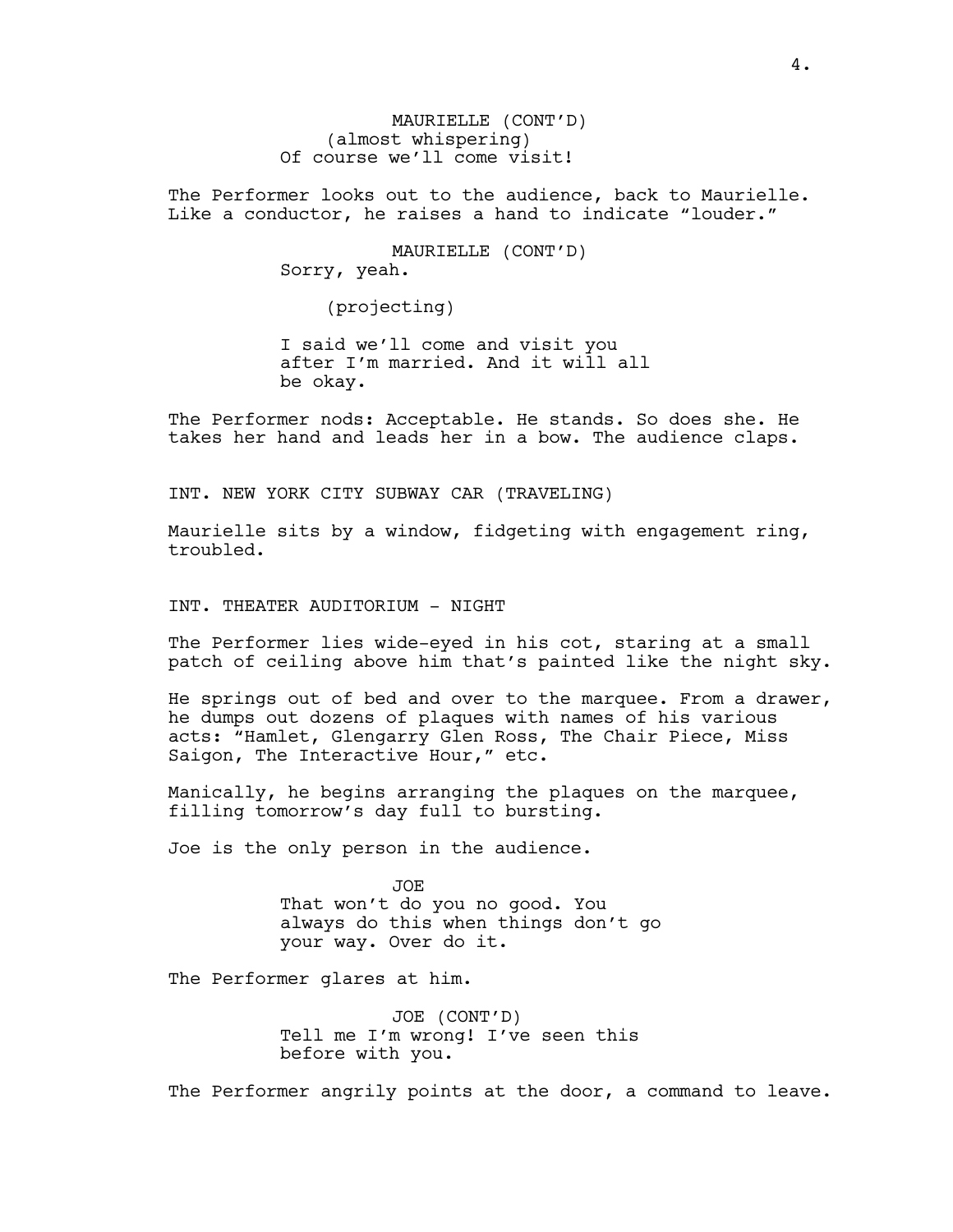Again, he points to the door.

JOE (CONT'D) Christ. Okay, I'll shut up already.

Still pointing to the door. The Performer is dead serious.

JOE (CONT'D) I paid my ticket like everybody, asshole.

The Performer doesn't move, still pointing.

JOE (CONT'D) It's cold out there, man. It's December.

Struck, the Performer falls into his chair. He rubs his face, exhausted.

> JOE (CONT'D) Hey, hey, I'm sorry. It's not December. It's September. It's still cold out there at night though. Shit.

The Performer doesn't move.

JOE (CONT'D) Did you know that man? What month it is? Hey, are you okay?

The Performer shakes off his sadness and returns a huge and slightly creepy smile to Joe. He goes back to arranging the marquee.

INT. THEATER AUDITORIUM - DAY

In a fast montage we see several acts:

A) The Performer lip-synching to Opera in high glam makeup, like an avant-garde drag queen.

B) The Performer with an audience member on stage, doing an exaggerated impersonation of the other man's physicality.

C) The Performer in the middle of a quiet, subtle piece of mime. He's holding something tenderly, sadly. It could be a baby, we're not certain without context. A few people are WEEPING.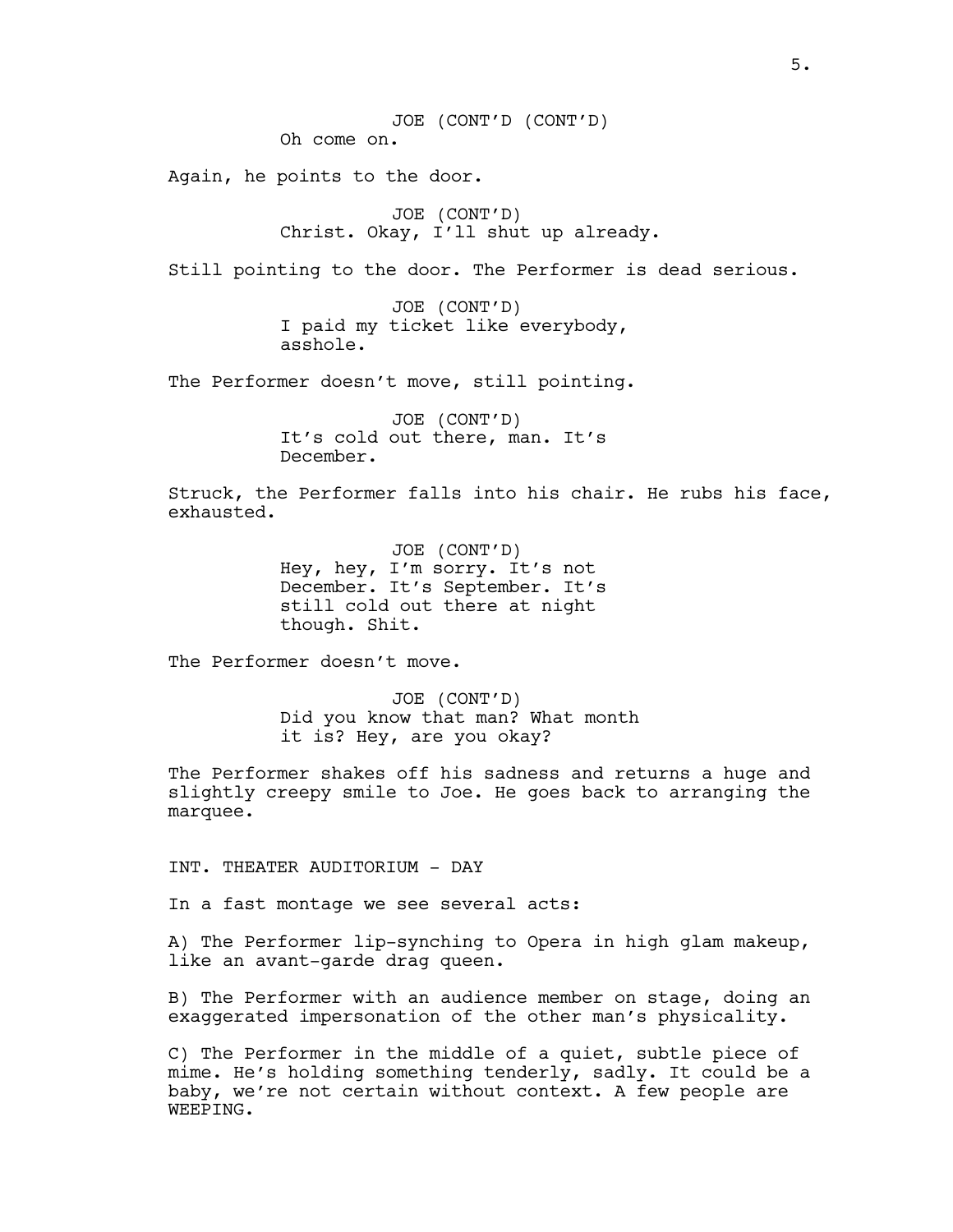INT. THEATER LOBBY - NIGHT

Maurielle sits behind the counter, taking tickets. There is a buzz in the lobby- an air of new life, excitement.

An UPPER EAST SIDE TYPE lackadaisically looks at the museum displays.

> MAURIELLE Ma'am- Ma'am- I don't want to interrupt you but you're gonna want to get in there. He's on fire tonight!

UPPER EAST SIDE Ah, thanks!

### INT. AUDITORIUM - NIGHT

The marquee indicates that it's another 'DINNER PRODUCTION MEETING.'

On stage, the Performer lounges in his chair and sips glass of wine. He does a few little comic bits, playing with his food like Charlie Chaplin. The audience loves it.

Maurielle enters with an awkward young man (KEVIN, 22) behind her. She hesitates in the back of the theater, not sure if she's interrupting. The Performer motions for her to join him.

Maurielle and Kevin approach the stage. Maurielle sits across from the Performer and hands him a RESUME. Kevin hovers, nervous.

#### MAURIELLE

This is Kevin. He'd like to be your new assistant. After a long search, he's the absolute best applicant. Go ahead Kevin.

## KEVIN

I love your show. So, so much. I've been coming since I was five years old, my dad took me for the first time. Well my dad's not around anymore. So now I come whenever I want to remember him. Or just whenever I need a place to feel like myself. I love what you do and this place is so— like— significant to me. I promise I'll give everything to this job.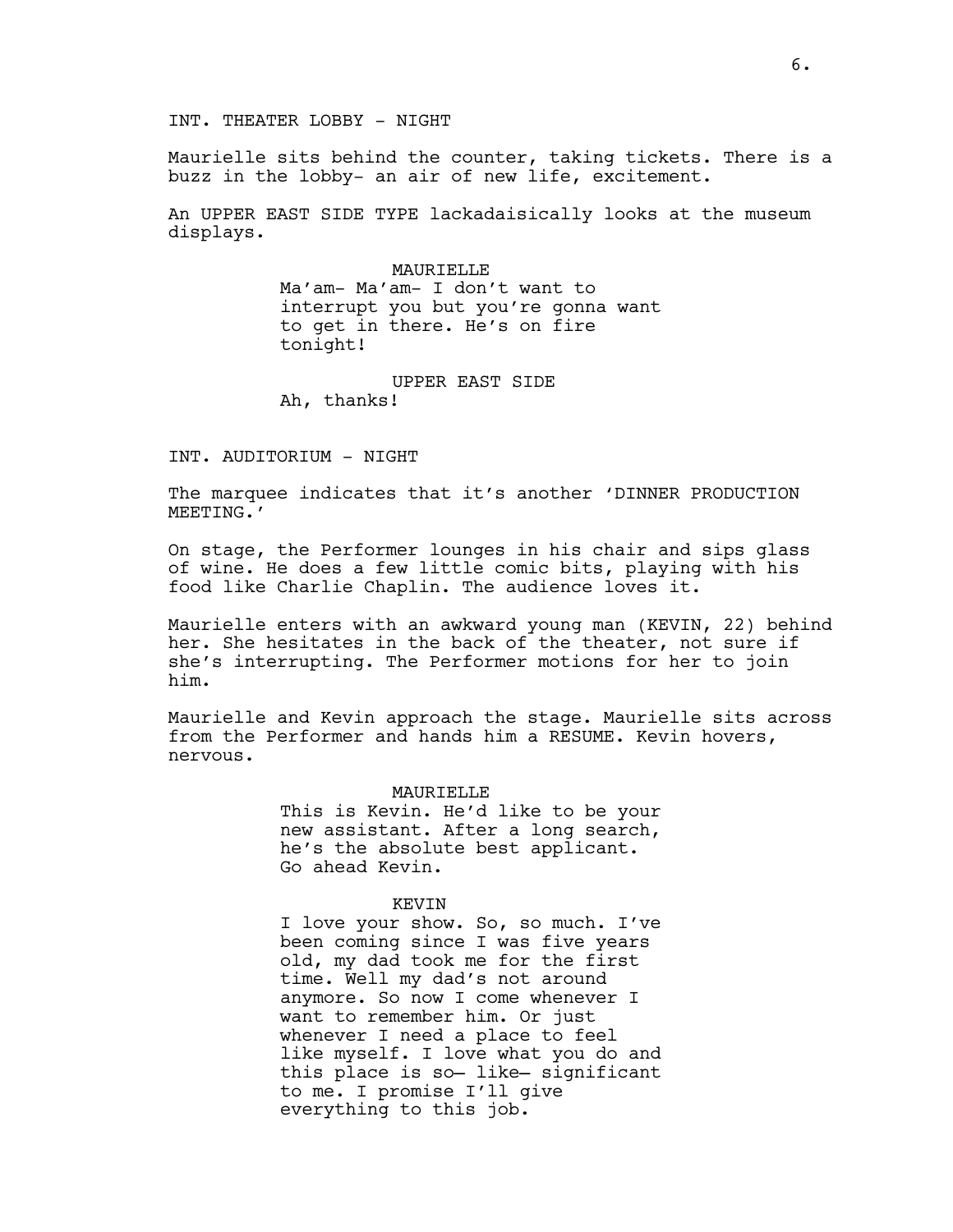## **MAURIELLE**

Hey.

The Performer rolls his eyes and motions "talk, talk, talk" with his hand.

> MAURIELLE (CONT'D) Hey! That's not fair.

Kevin, red-faced, runs off. Maurielle tries to stop him but he's gone. She returns to the stage, irate.

> MAURIELLE (CONT'D) What was that?

The Performer shrugs nonchalantly as if to say "I just didn't like his vibe." Maurielle searches his eyes for remorse. He maintains his unaffected ere.

> MAURIELLE (CONT'D) I can't believe you did that.

She looks deep into his eyes. She's feeling the horror of seeing her idol disappoint her.

He's feeling guilty, trying to mask it. He looks back at her with pure contempt as if to say, "You're leaving anyway."

> MAURIELLE (CONT'D) I'm glad I'm leaving.

She walks off. The Performer sees the audience looking at him. They *hate* him. Joe claps sarcastically in the back row.

> JOE Bravo. Good show, man.

Joe gathers his things and leaves. The Performer protectively turns his back to the audience and fights back sadness.

INT. THEATER AUDITORIUM - DAY

It's early morning. The Performer sits in his chair, center stage, still as a rock. The marquee is empty.

The audience is mostly empty. Joe is gone. Maurielle enters with some groceries and sets them on stage without looking at him.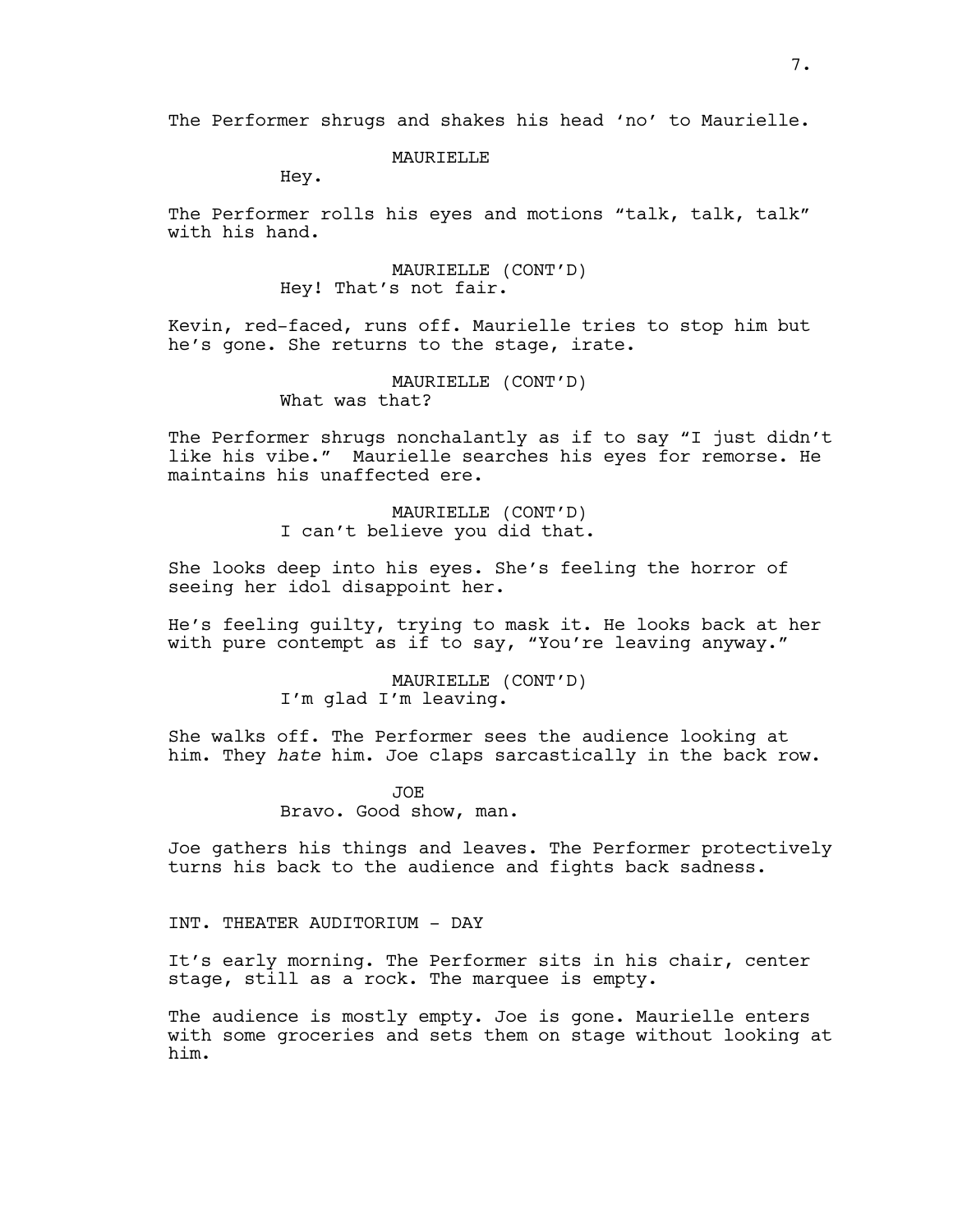INT. THEATER AUDITORIUM - NIGHT

The Performer is in the same position, apparently having not moved all day.

Maurielle enters and sets down his dinner, removes his trash without looking at him. She leaves and says over her shoulder:

## MAURIELLE

Goodnight.

This affects him, shakes him from his depressed stillness. But he can't do anything to respond. He stands up and sits back down again.

INT. THEATER AUDITORIUM - NIGHT

Maurielle sets down dinner. The performer waves 'goodnight' to her.

MAURIELLE

Yeah, see you tomorrow.

INT. THEATER AUDITORIUM - DAY

Maurielle enters with groceries. There's only one person in the audience. The Performer waves to get her attention.

## **MAURIELLE**

Yes?

He hands her a hand written note. She reads over it.

MAURIELLE (CONT'D) Oh, no. This won't work. It's today. We're leaving today.

The Performer is utterly baffled.

MAURIELLE (CONT'D) I reminded you yesterday.

He shakes his head no.

MAURIELLE (CONT'D) I did, I swear to God! Hey, I really think you need to see someone.

He shrugs this idea off.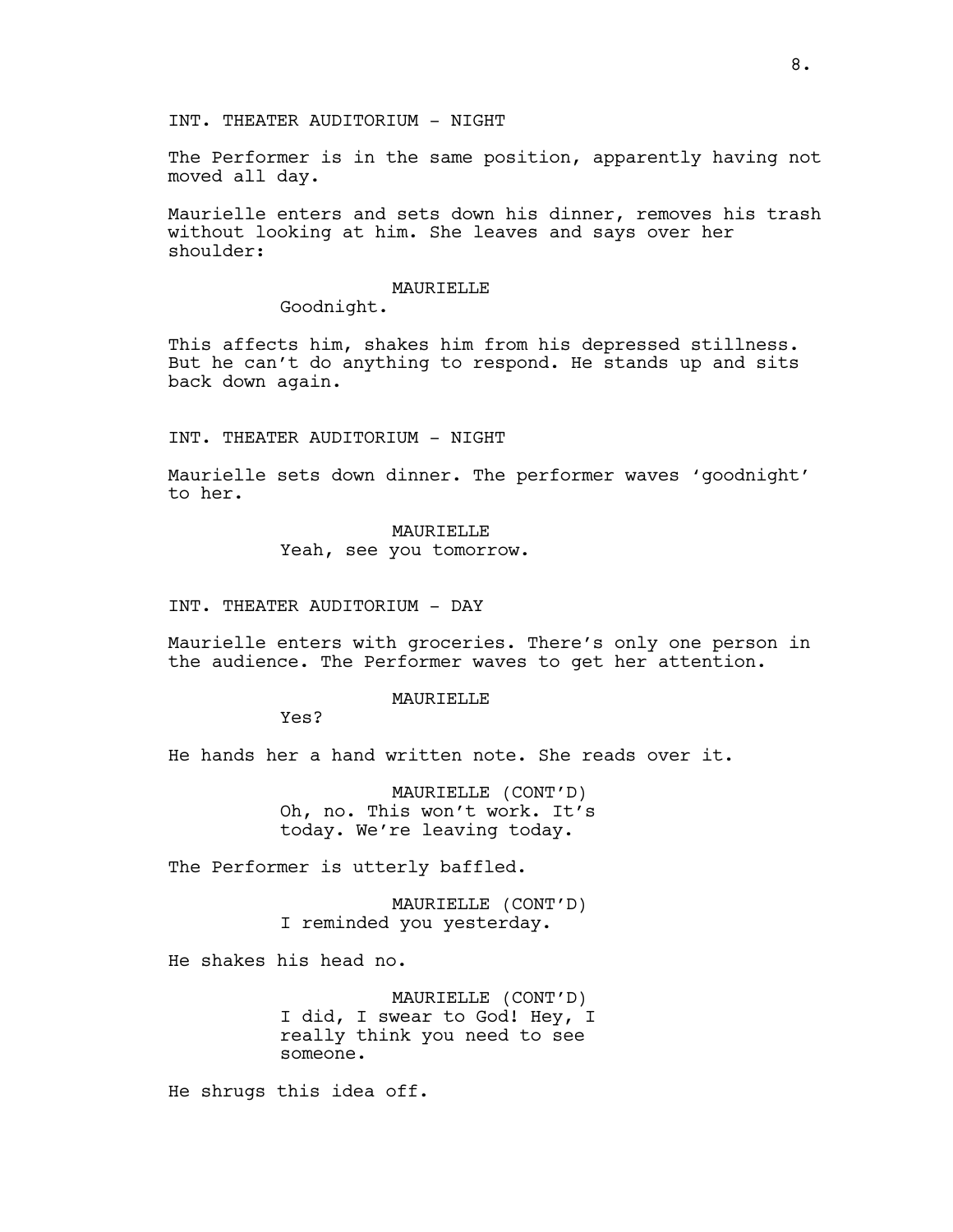MAURIELLE (CONT'D) No, I really do because—

He interrupts by pushing his note at her.

MAURIELLE (CONT'D) No, I can't. We bought train tickets. So—— What were you planning anyway?

He smiles mischievously.

MAURIELLE (CONT'D) What was it? A big sappy lip-sync thing where you serenade me with a nostalgic goodbye song?

He nods, embarrassed.

MAURIELLE (CONT'D) Well thank you for the— uh sentiment. But you know I hate being put on the spot like that. I would've hated that. God, it really is all about you, isn't it?

The sound of a theater seat clattering upright after someone leaves. They both turn to see the stranger's back as he tries to exit discreetly. For the first time, the audience is totally empty.

> MAURIELLE (CONT'D) Look, I've been thinking about this a lot and I want you to know I'm not angry. This is just how you are, right? Theatrical, I guess. Kevin is going to take over for me. He was actually the only applicant. I lied a bit when I said there were more. He'll be by this afternoon.

The Performer nods, "OK"

MAURIELLE (CONT'D) So everything is sorted out. Everything is set.

He nods, agreeing.

MAURIELLE (CONT'D) I don't know what else to say. I guess this is goodbye.

She moves to leave. He grabs her arm.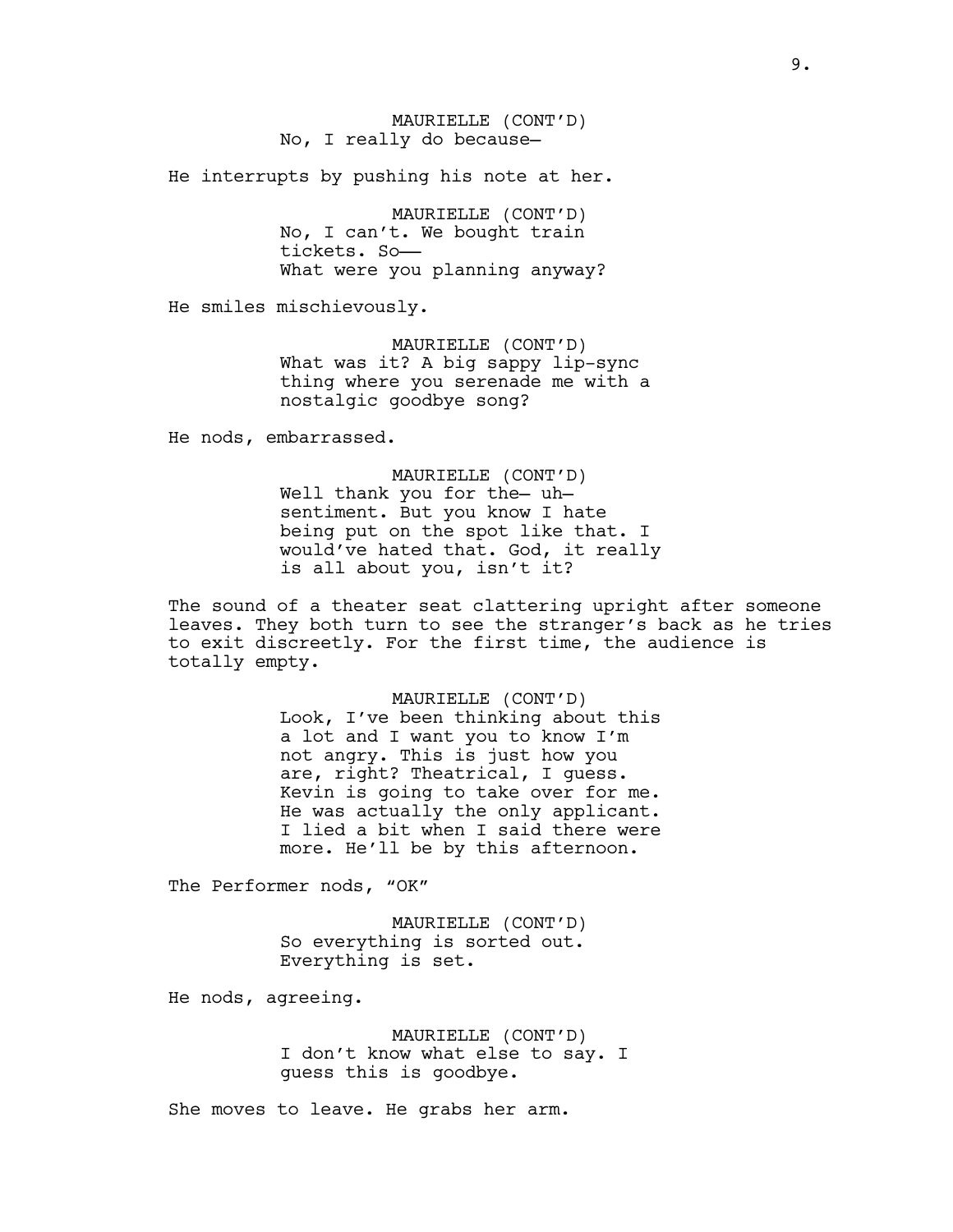What?

He looks into her eyes, trying to communicate something complicated.

> MAURIELLE (CONT'D) What? If you have something to say you can just say it.

He keeps trying to communicate non-verbally.

MAURIELLE (CONT'D) You're sad I'm leaving.

He nods yes.

MAURIELLE (CONT'D) Well, so am I. What? What? You're sorry?

He nods yes. But he wants to say something else.

MAURIELLE (CONT'D) Okay, I forgive you. What? Are you angry with me for leaving?

He shakes his head "no" vigorously, clutches her arm tighter. She pulls away.

> MAURIELLE (CONT'D) Ow——that's too tight. Hey, I really have go. Nobody is here. You can just say it out-loud. Your secret is safe with me.

He stands up, rummages in a drawer for pencil and paper.

MAURIELLE (CONT'D) No, no. I'm not getting into all that. Look, what else is there to say? I'll miss you. You'll miss me. That's called goodbye. So...

Maurielle chokes up. But she doesn't want him to see her emotional. She steps off the stage abruptly and starts walking away.

> MAURIELLE (CONT'D) I have to go. I have to go.

He stomps his feet. She keeps walking. He knocks over his table, making a loud clatter. She keeps walking.